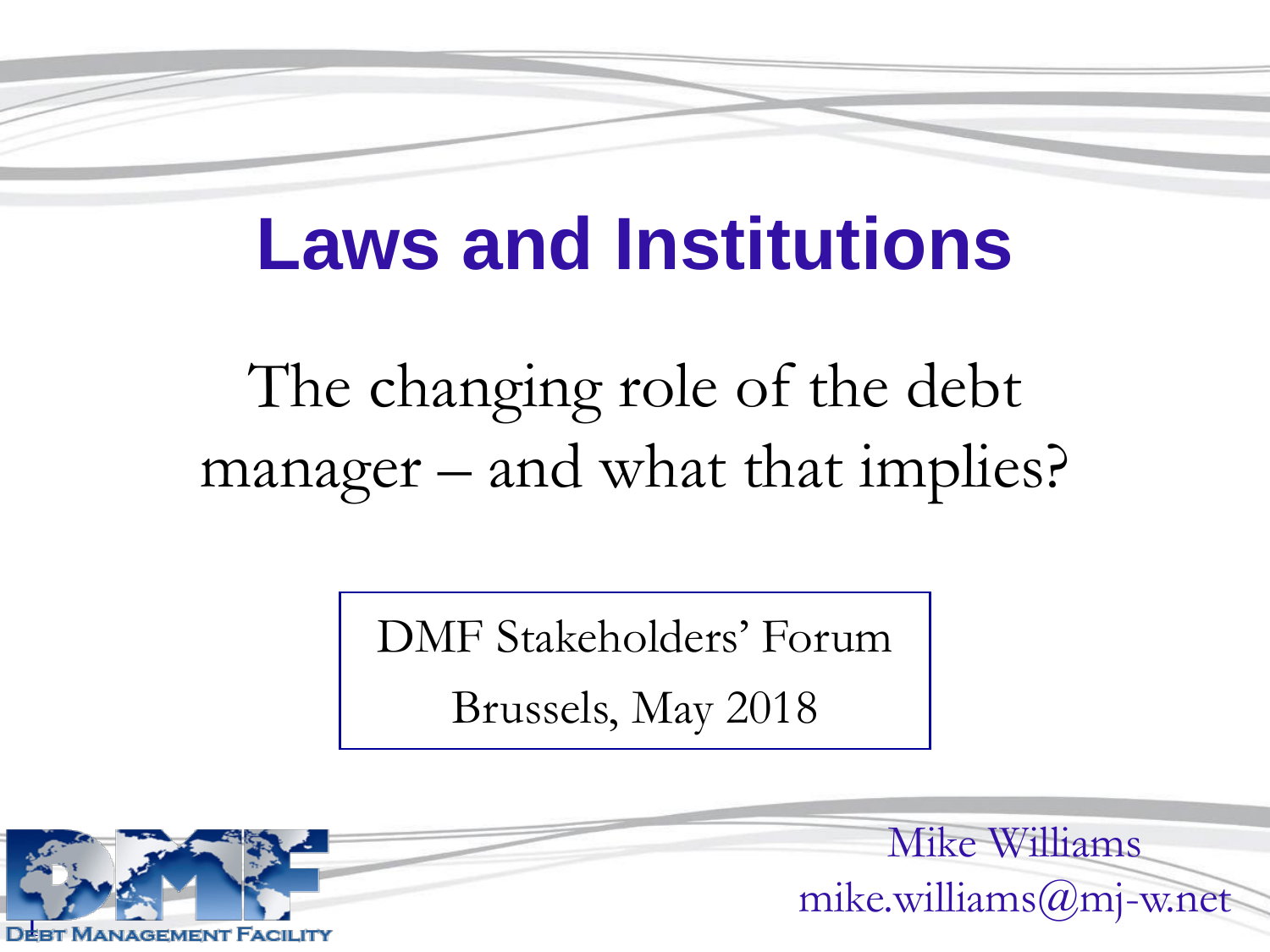### **Growing Challenges**

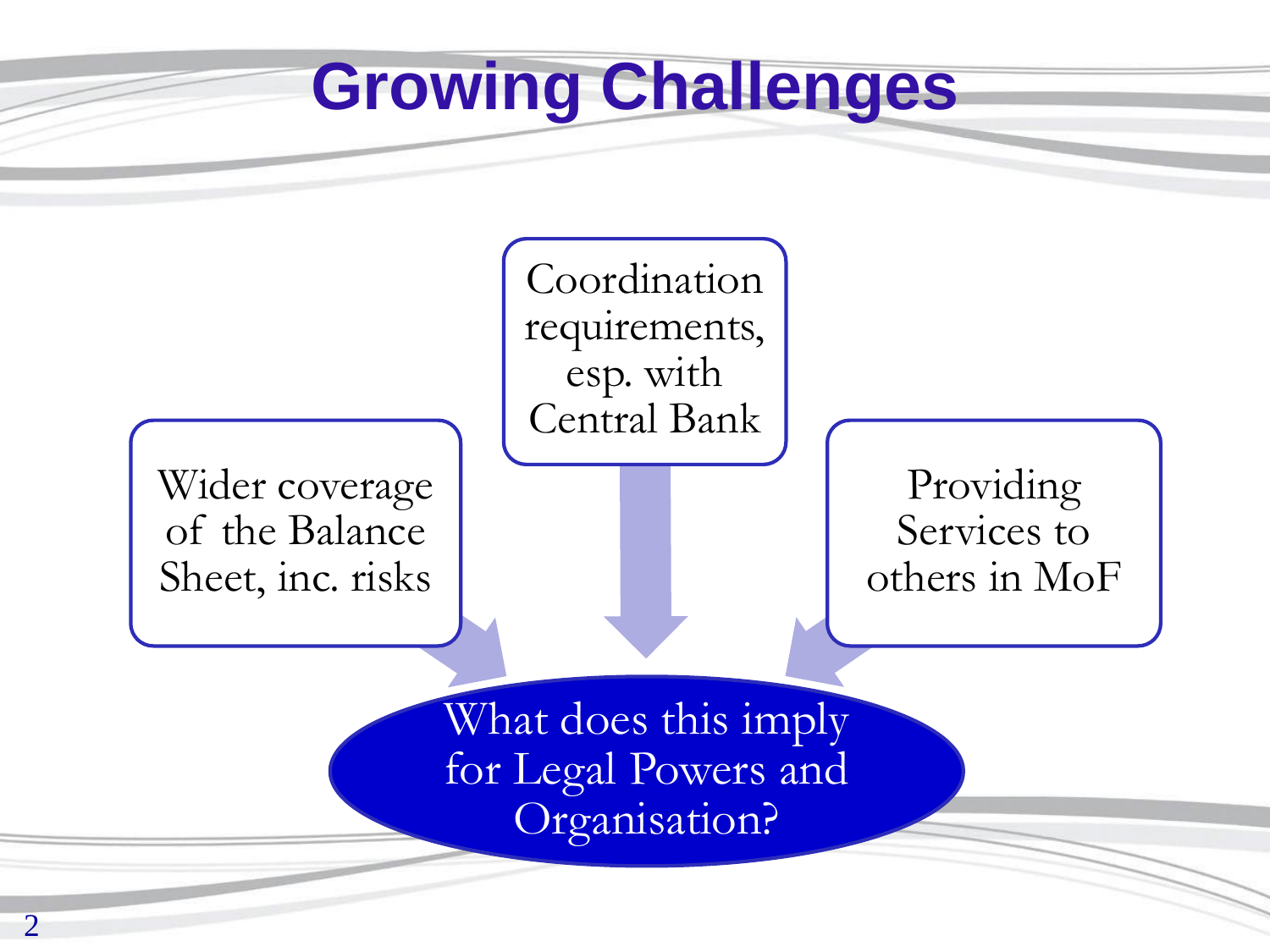### **The Government Balance Sheet Liabilities Assets** Contractual Liabilities (pensions) External Debt **Securities** Domestic Debt **Securities** External Loans and **Credits** PV of future revenue-expenditure FX Reserves (with C. Bank) Cash [may be negative <= arrears, advances from CB) On-lending to SNGs & SoEs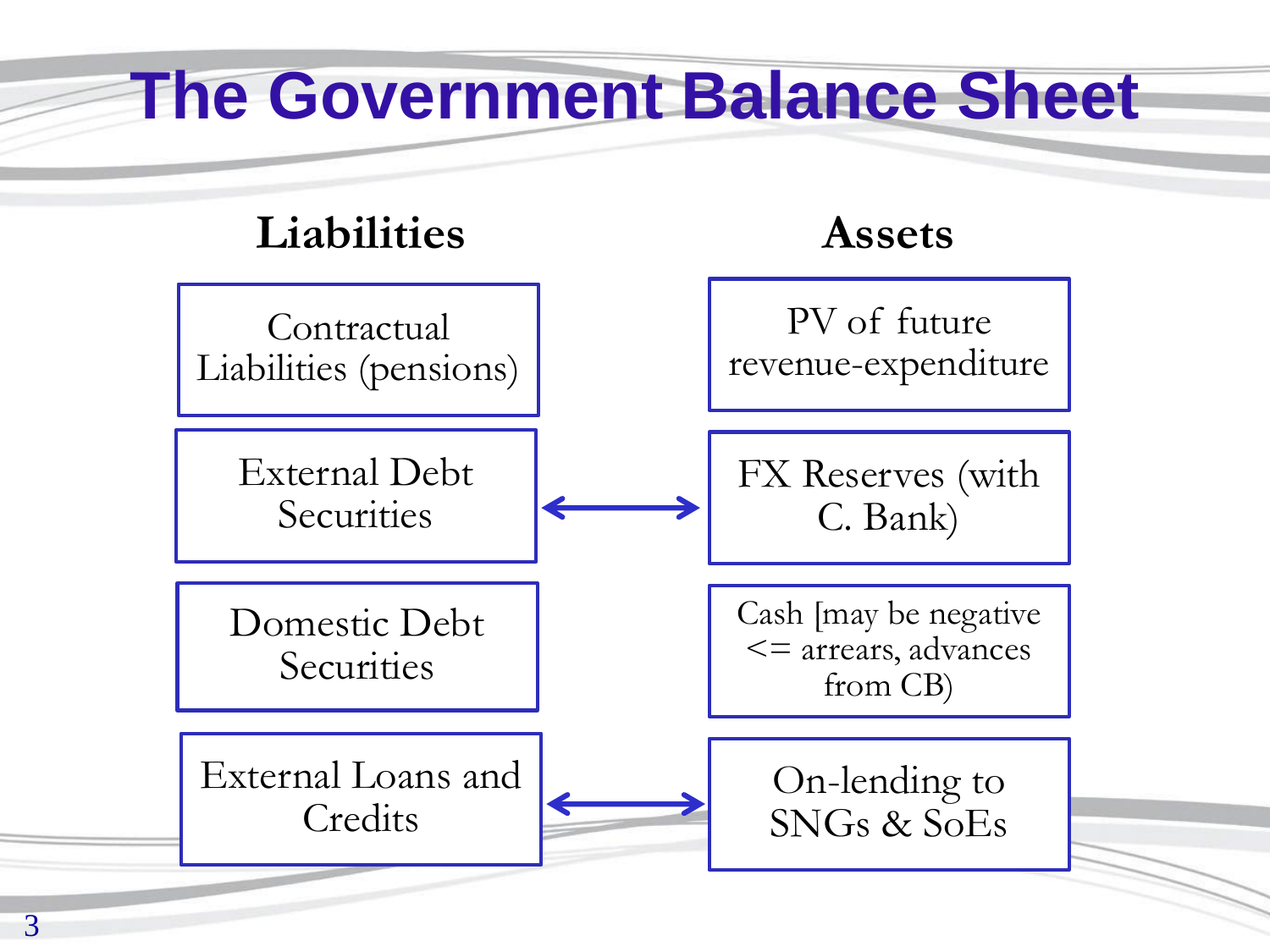### **The Government Balance Sheet**

### **Liabilities Assets**

Contractual Liabilities (pensions)

> External Debt **Securities**

Domestic Debt **Securities** 

External Loans and **Credits** 

Guarantees, PPPs, Other CLs

PV of future revenue-expenditure

FX Reserves (with C. Bank)

Cash [may be negative <= arrears, or advances from CB]

On-lending to SNGs & SoEs

Negative Contingent Assets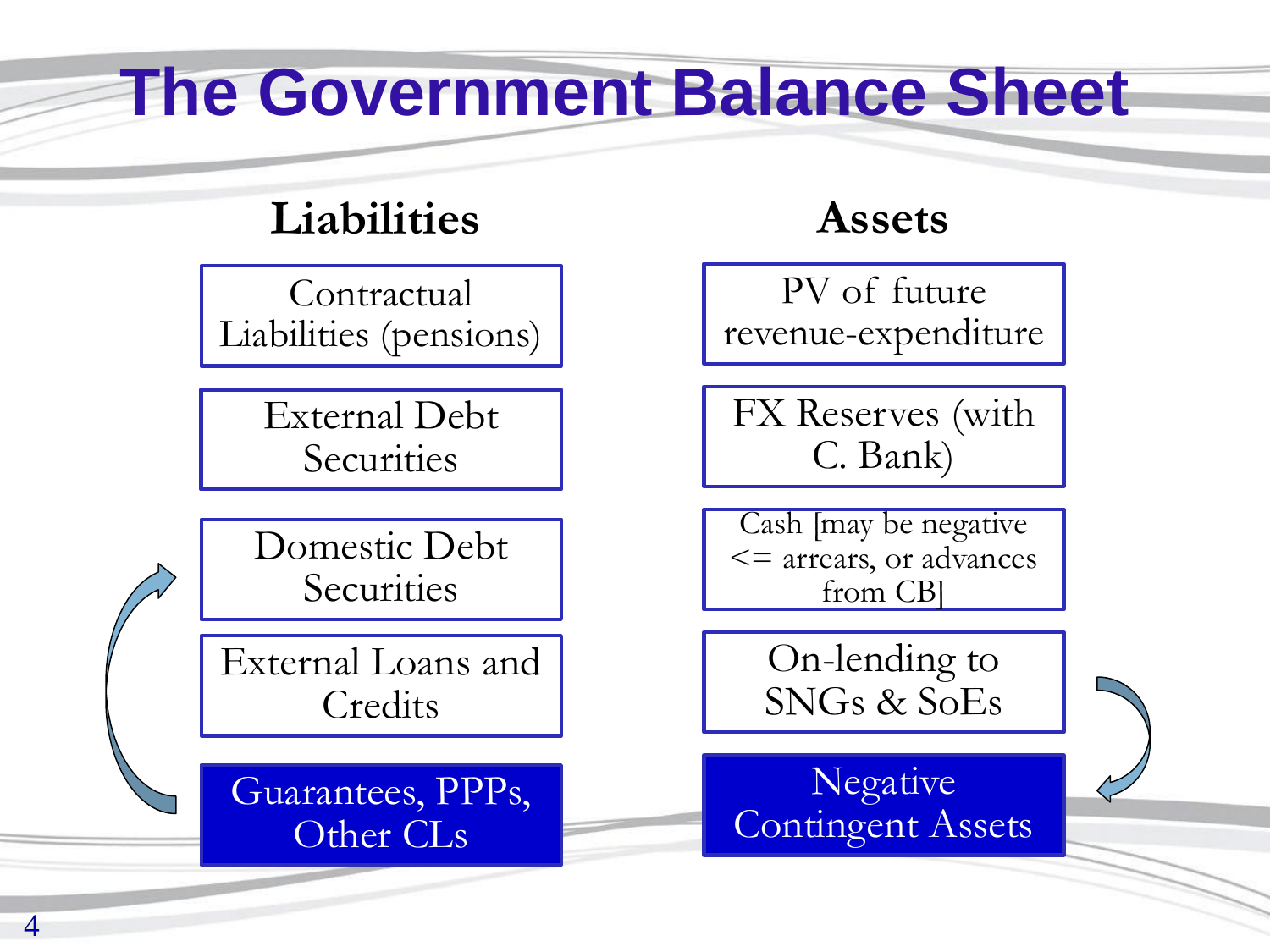### **The DMO's Coordination Challenges**

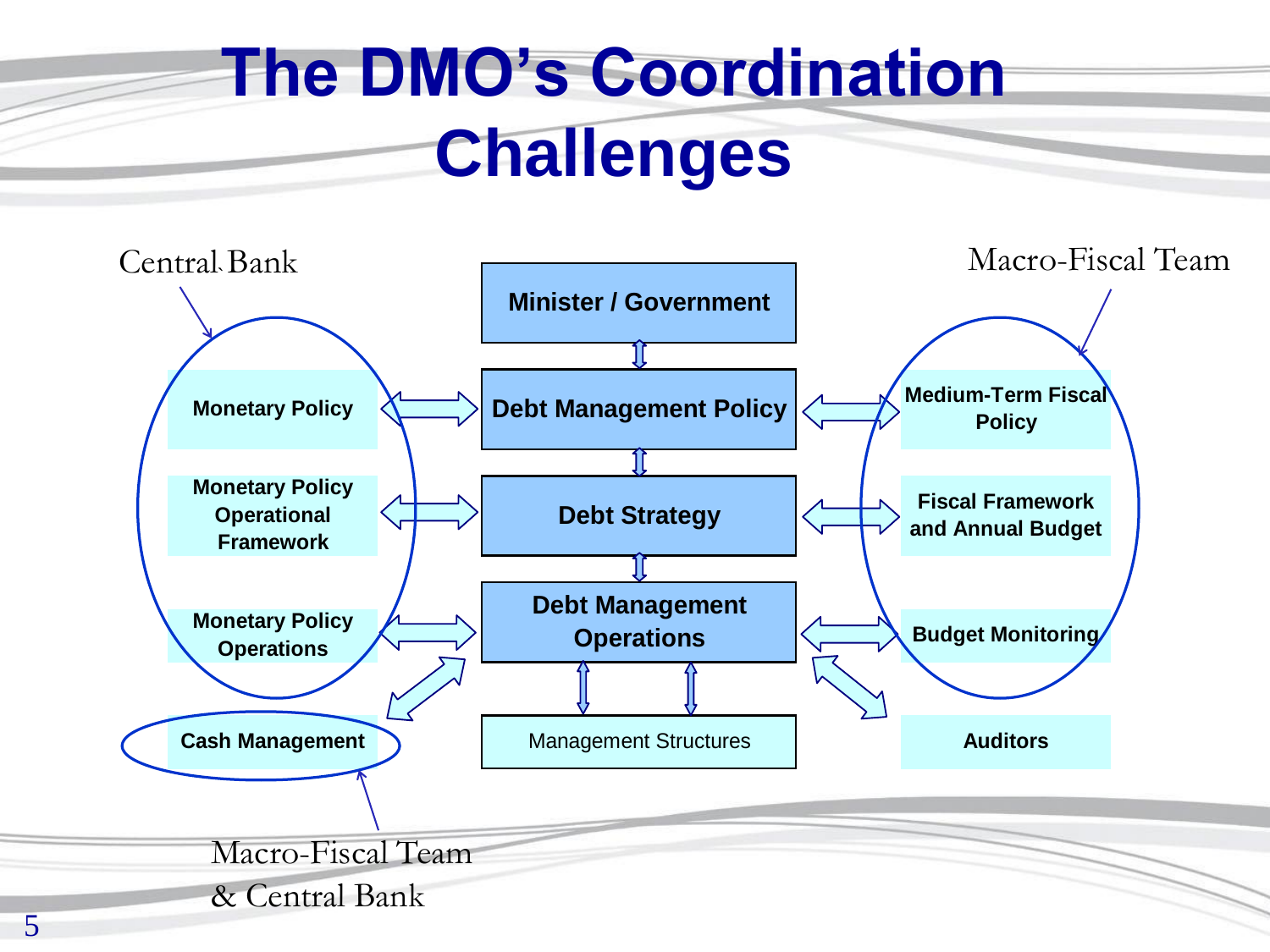# **An Overview – Policy and Operational Interaction**

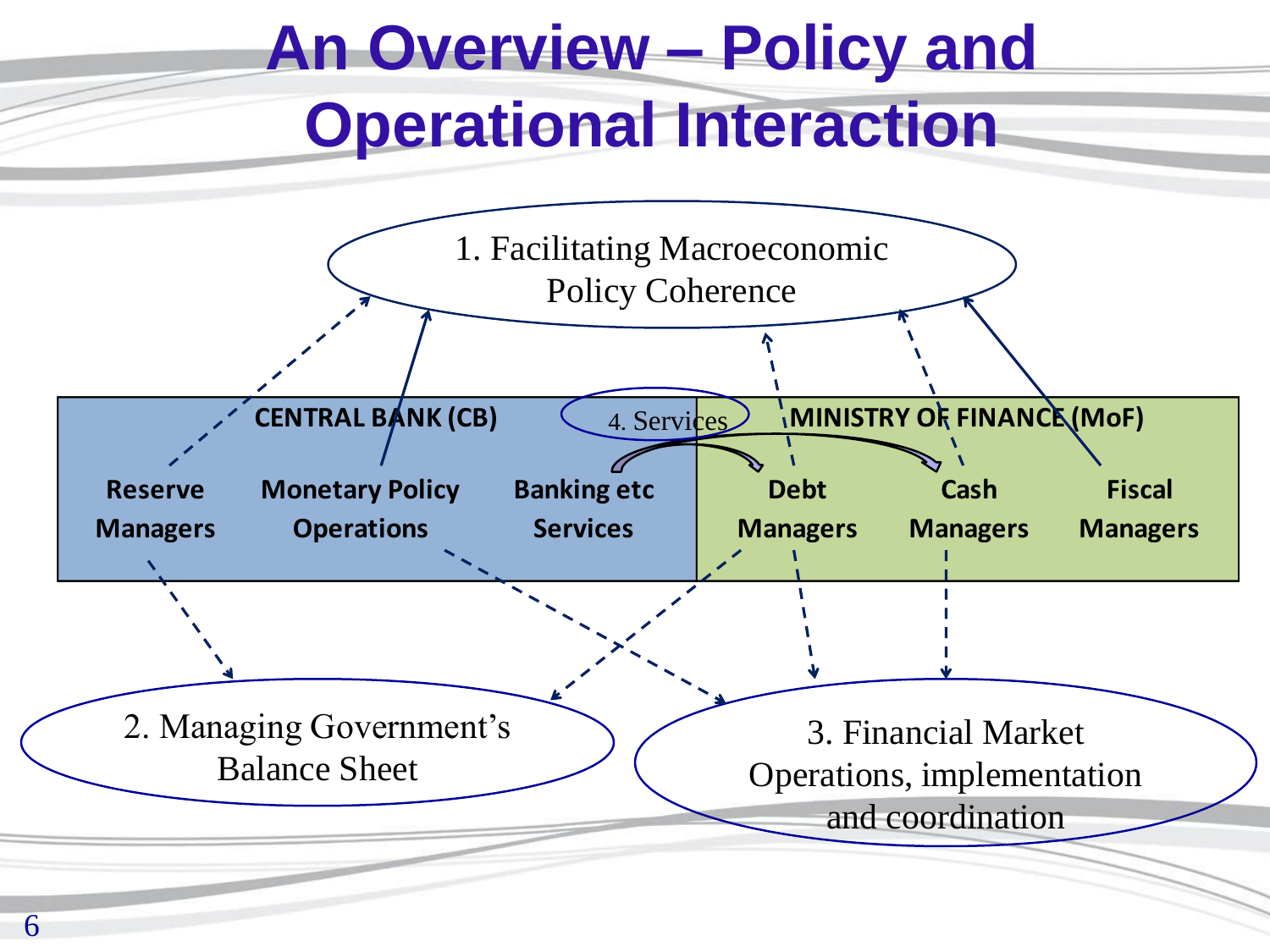# **Operational Tension between MoF & Central Bank**

#### There are common interests

- Development of the money and debt markets
- Cash forecasts support monetary policy

#### But also sources of tension

- Concern that more active cash management by MoF will complicate monetary policy
- Central Bank bills v Treasury bills
- Timing and amounts of respective auctions
- Interest on balances in TSA
- Use of overdraft

7

#### Need Coordination structures

• Must cover both policy and operations: at different levels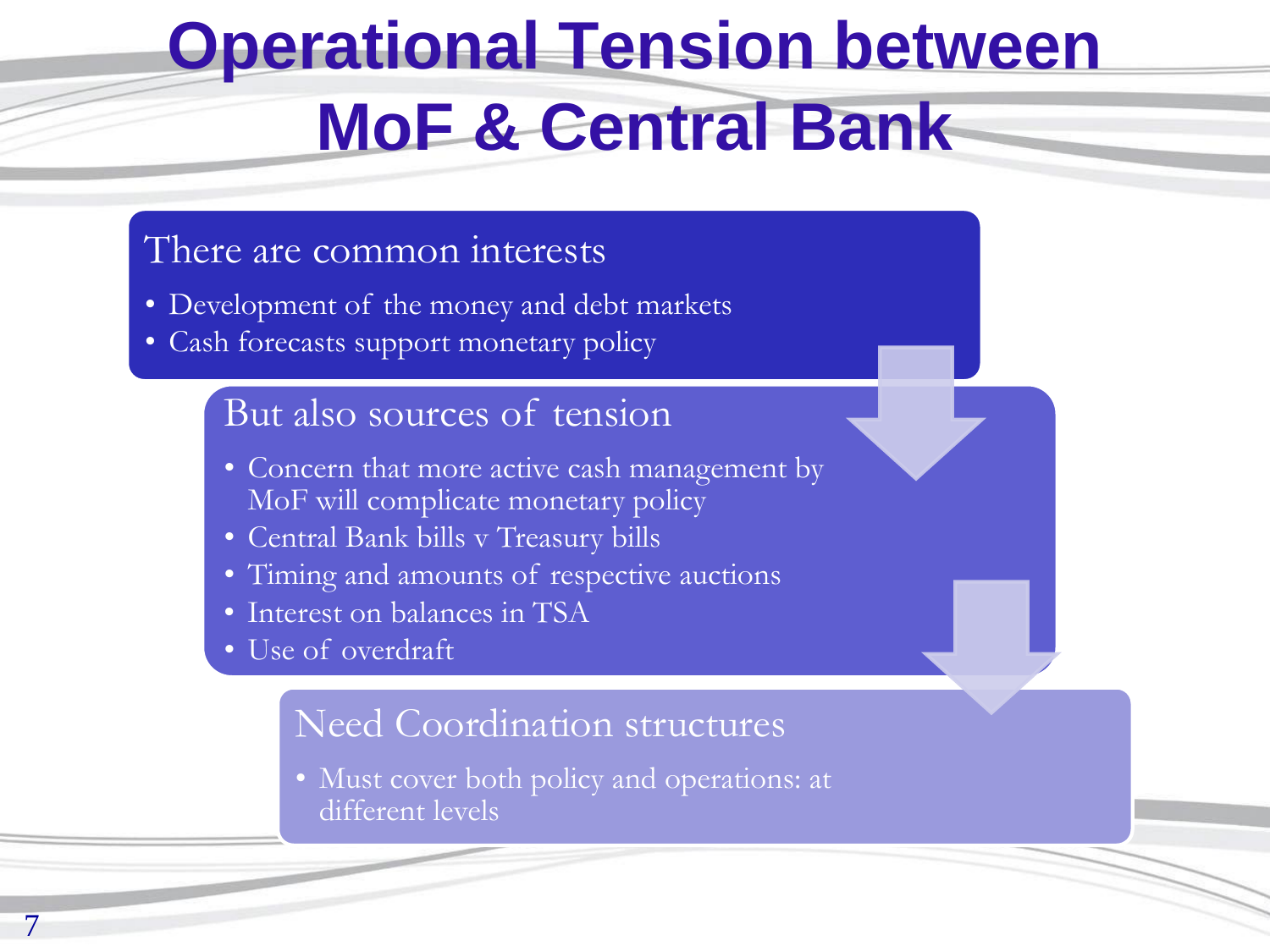## **Coordination Structures with Central Bank**

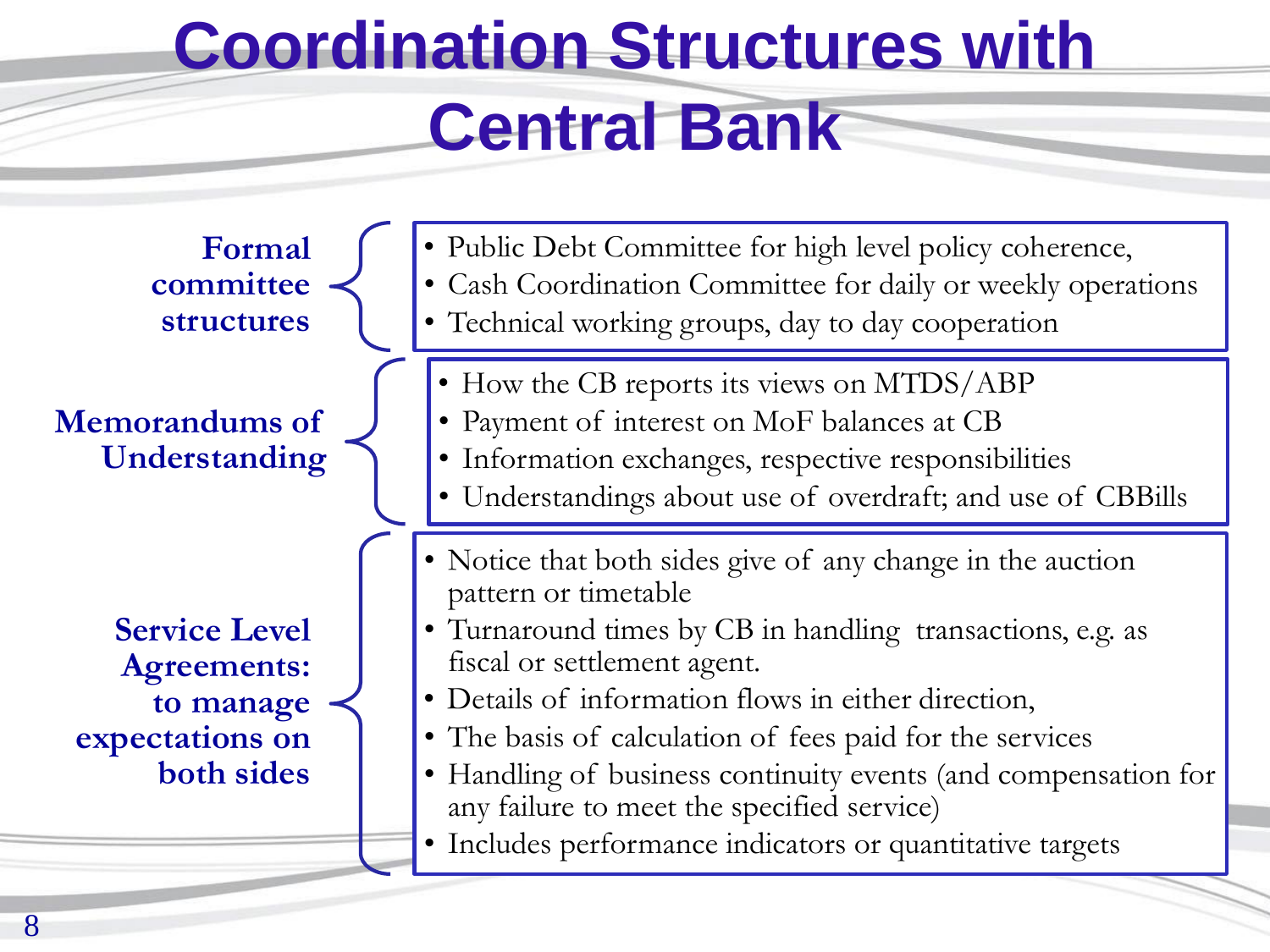### **Debt Manager's Responsibilities for Other Services**

- Debt managers increasingly given responsibility for other services:
	- Government cash management, especially cash balance management
	- Using capabilities to supply 'treasury' services within government
		- Transaction execution, operational risk management, risk modelling skills, market knowledge…
		- Asset management
- This evolution makes sense:
	- Governments can lever off the capabilities of debt management functions; and professional and technically skilled staff
	- Debt managers have an understanding of the government's objectives for its balance sheet and its attitude to risk
- But requires clarity about respective roles and responsibilities - and adequate resources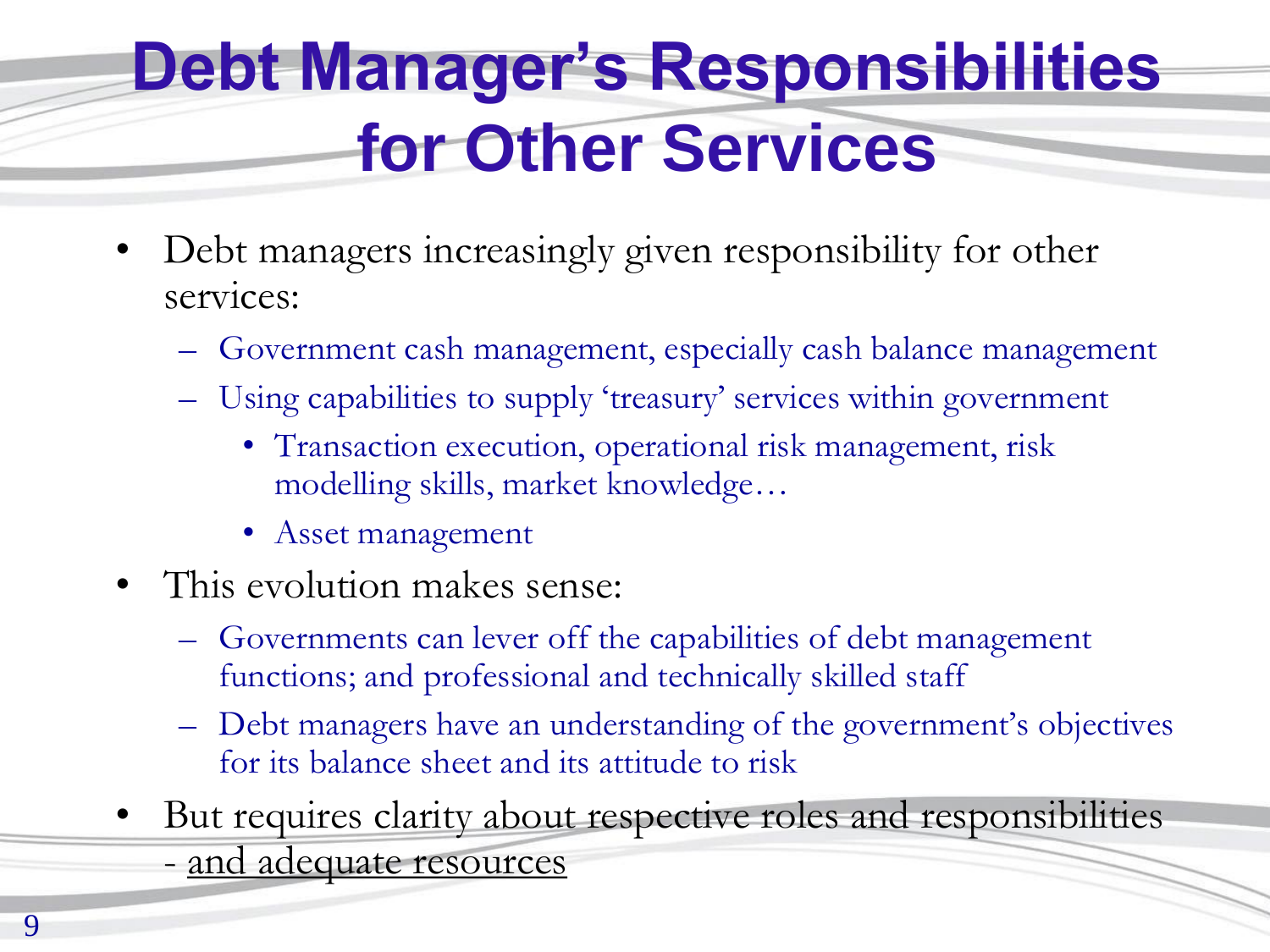### **The Responses**

| Organizational<br>Structures          | • Public Debt Cttee, Cash Coord Cttee<br>Identifying roles and responsibilities in the<br>expanded DMO, inc cash management            |
|---------------------------------------|----------------------------------------------------------------------------------------------------------------------------------------|
| Resources                             | Skill requirements – cash management,<br>credit risk assessment and analysis<br>Stakeholder management – MoUs, SLAs                    |
| Powers and<br><b>Responsibilities</b> | • To establish coordination structures<br>• To ensure <i>[insist on]</i> information flows<br>• To have the necessary borrowing powers |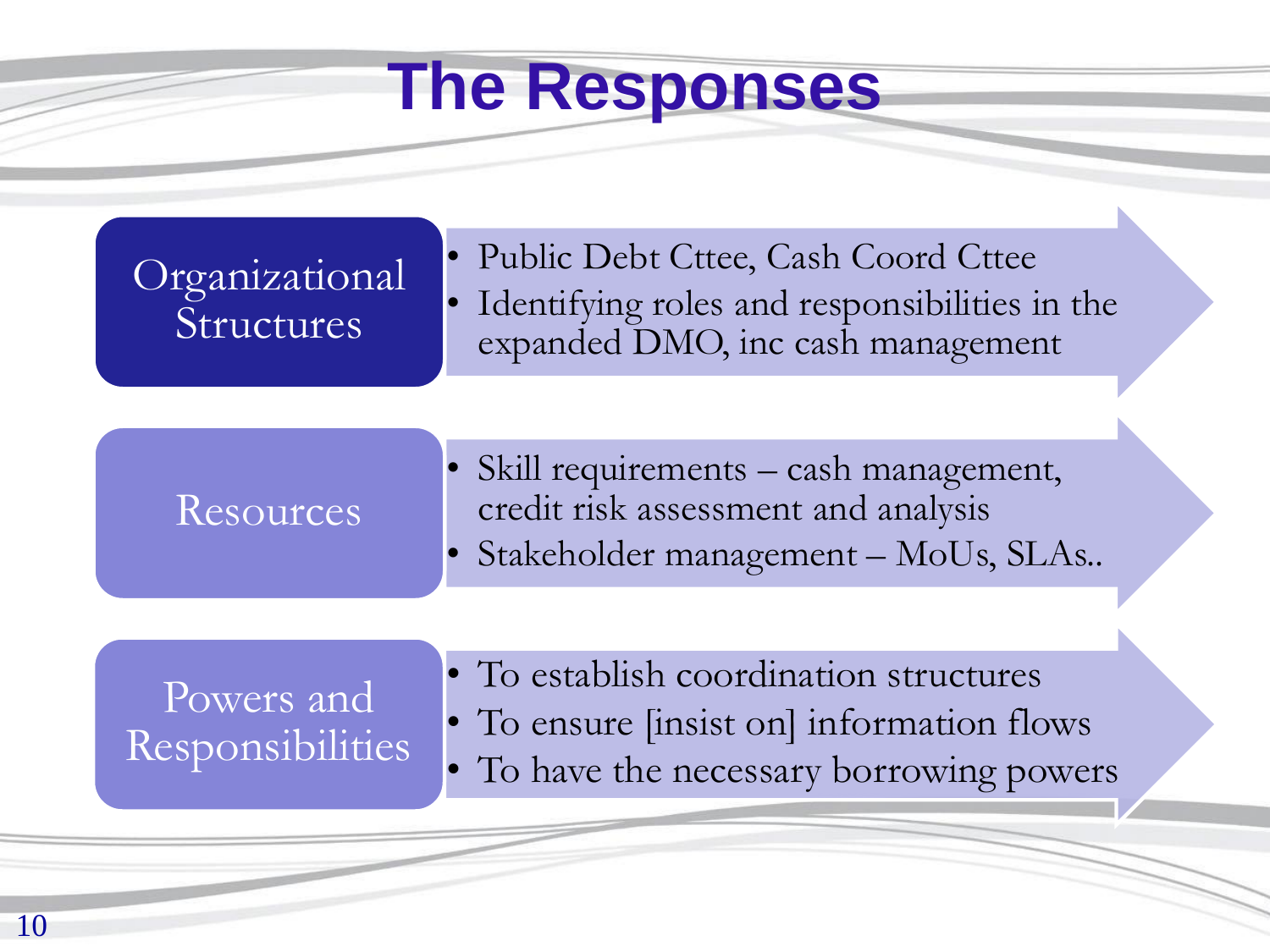### **Expanding Responsibilities**



**HR, Training, IT & Systems, Security, Accounting, Strategic Planning, Projects, Risk Policies HR, Training, IT & Systems, Security, Accounting, Strategic Planning, Projects, Risk Policies**

11

The red font indicates additional or heightened activities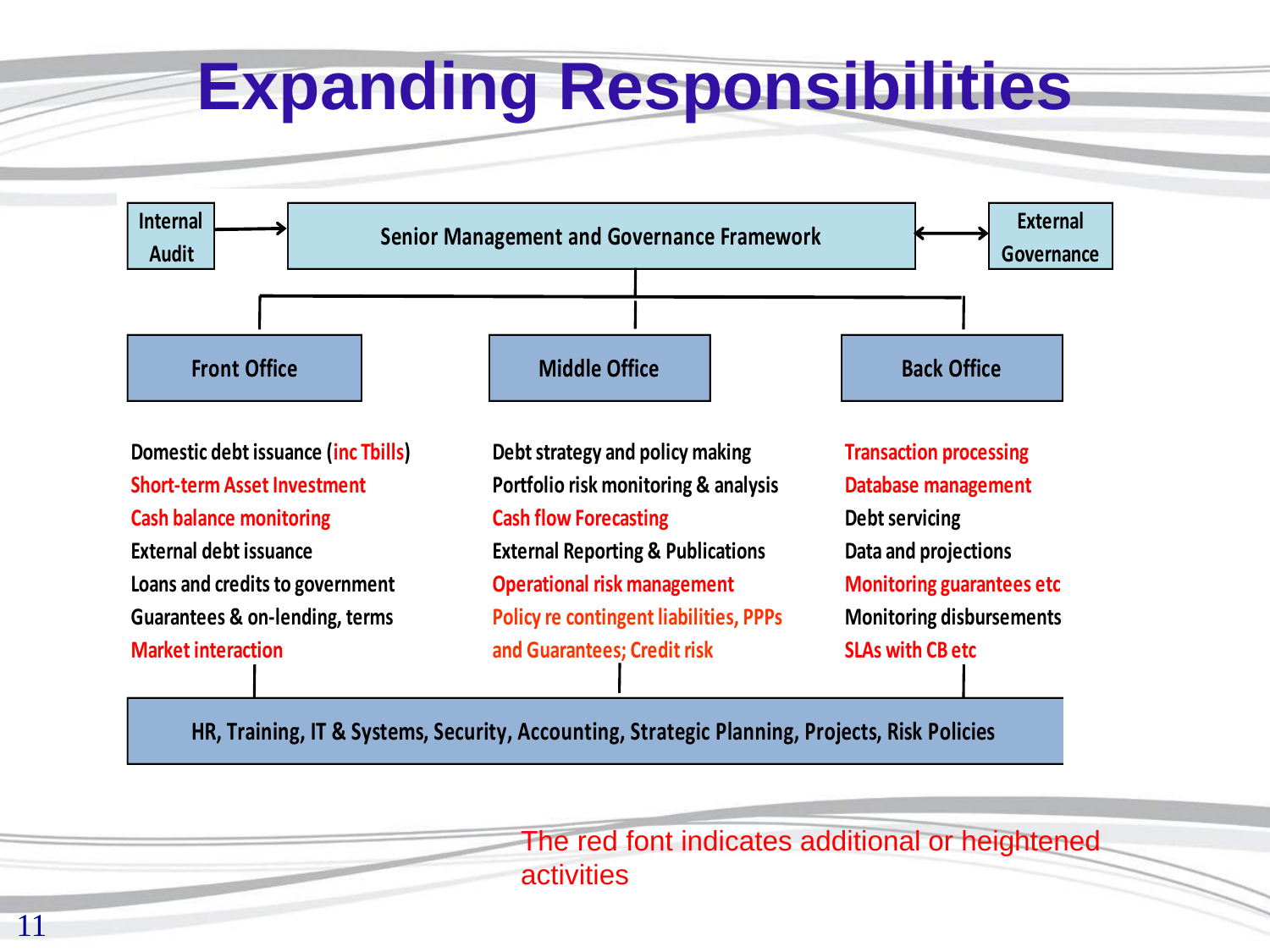### **Do you have the necessary powers?**

- Roles and objectives of the DMO
	- Cash management: use of Tbills, investing surpluses
	- Formal role v guarantees, PPPs etc
- To establish the coordination structures
- Information/data flows
	- Line ministries, revenue authority provide forecast information
	- Detailed data on guarantees, PPPs, CLs
	- Monitoring performance and on-lending, guaranteed projects or early warning of problems
- Are the purposes of borrowing sufficient, beyond the familiar:
	- [To finance the deficit
	- To finance the investment programme
	- To refinance, prepay or buyback outstanding debt] next slide